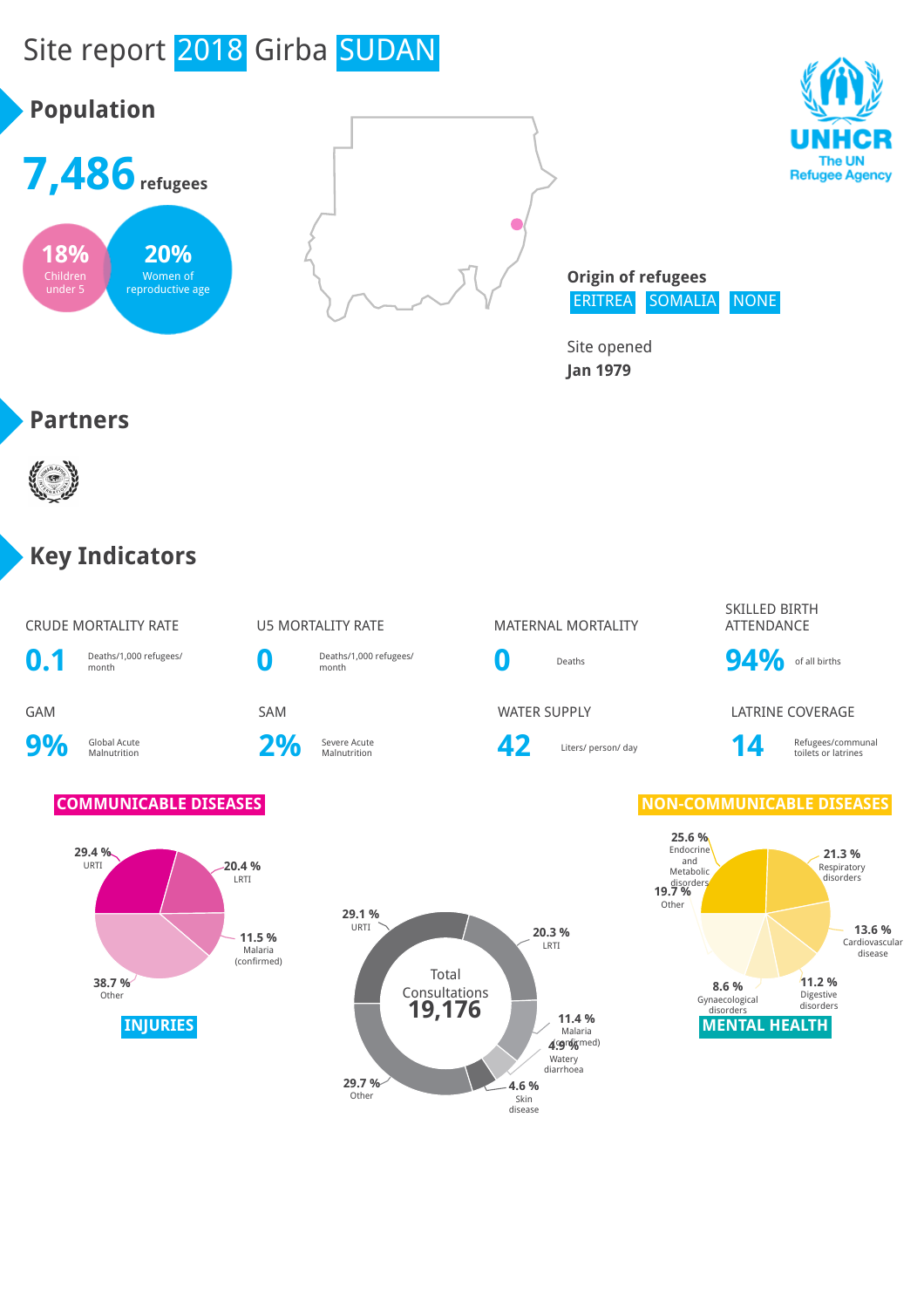### **Public Health**

| <b>HEALTH STAFFING</b>                                      | <b>INDICATOR</b> | <b>STANDARD</b> |           | <b>MORBIDITY</b>                                 | <b>INDICATOR</b> | <b>STANDARD</b> |           |
|-------------------------------------------------------------|------------------|-----------------|-----------|--------------------------------------------------|------------------|-----------------|-----------|
| Number of medical doctors                                   |                  | 1: 50,000       | $\bullet$ | Incidence of malaria among children under        | 36               |                 |           |
| Number of qualified nurses                                  |                  | $1:$ < 10,000   | $\bullet$ | Incidence of watery diarrhoea among              | 28               |                 |           |
| Number of community health workers                          |                  | 1:1,000         | $\bullet$ | children under 5                                 |                  |                 |           |
| <b>ACCESS AND UTILIZATION</b>                               | <b>INDICATOR</b> | <b>STANDARD</b> |           | Incidence of pneumonia among children<br>under 5 | 103              |                 |           |
| Consultations per trained clinician per day                 | 36               | < 50            | Ø         | Incidence of pneumonia among over 5              | 43               |                 |           |
| Health utilisation rate (new visits / refugee /             | 2.6              | $1 - 4$         | ☑         | Tuberculosis success rate                        |                  | < 90%           |           |
| year)<br>Proportion of host population consultations        | 24%              |                 |           | Were any MDR/X-TB cases diagnosed among<br>PoCs? |                  | <b>No</b>       |           |
| <b>MORTALITY</b>                                            | <b>INDICATOR</b> | <b>STANDARD</b> |           | <b>VACCINATION</b>                               | <b>INDICATOR</b> | <b>STANDARD</b> |           |
| <b>Crude Mortality Rate</b><br>(CMR) (/1000/month)          | 0.1              | < 0.75          | Ø         | Full vaccination coverage                        | 161%             | < 95%           |           |
| Under-five Mortality Rate<br>(U5MR) (/1000/month)           | 0.0              | < 1.5           | Ø         | Measles vaccination coverage                     | 163%             | < 95%           | $\bullet$ |
| <b>Infant Mortality Rate</b><br>(IMR) (/1000 livebirths)    | 0.0              | < 30            | Ø         | Source of vaccination data                       |                  |                 |           |
| <b>Neonatal Mortality Rate</b><br>(NNMR) (/1000 livebirths) | 0                | < 20            | Ø         | IN-PATIENT DEPARTMENT (IPD)                      | <b>INDICATOR</b> | <b>STANDARD</b> |           |
| <b>OUTBREAK ALERT AND RESPONSE</b>                          | <b>INDICATOR</b> | <b>STANDARD</b> |           | Average length of stay (days)                    | 3.2              |                 |           |
| Proportion of outbreaks investigated within 48<br>hours     |                  | 100%            |           | Case fatality rate                               | 0.0              |                 |           |
| Number of outbreaks reported                                | 0                |                 |           | Hospitalisation rate                             | 95.2             | $50 - 150$      |           |

# **Reproductive Health**

| <b>ANTENATAL CARE</b>                                                                     | <b>INDICATOR</b> | <b>STANDARD</b> |               | <b>FAMILY PLANNING</b>                                                      | <b>INDICATOR</b> | <b>STANDARD</b> |   |
|-------------------------------------------------------------------------------------------|------------------|-----------------|---------------|-----------------------------------------------------------------------------|------------------|-----------------|---|
| Antenatal care coverage                                                                   | 100%             | > 90%           |               | Contraceptive prevalence rate                                               | 0%               | $\geq 30\%$     | ⊠ |
| Coverage of antenatal tetanus vaccination                                                 | 100%             | >95%            |               | Source of contraceptive prevalence data                                     |                  |                 |   |
| <b>DELIVERY CARE</b>                                                                      | <b>INDICATOR</b> | <b>STANDARD</b> |               | SEXUAL AND GENDER-BASED VIOLENCE (SGBV)                                     | <b>INDICATOR</b> | <b>STANDARD</b> |   |
| Proportion of births attended by skilled<br>personnel                                     | 94%              | $\geq 90\%$     | $\bm{\sigma}$ | Total number of reported rapes                                              | $\mathbf{0}$     |                 |   |
| Proportion of births conducted by caesarean<br>section                                    | 12%              | $5 - 15%$       |               | Proportion of eligible rape survivors provided<br>with PEP within 72 hours  |                  | 100%            |   |
| Proportion of newborn infants with low birth<br>weight (<2500 gs) (weighed within 72 hrs) | 0%               | < 15%           |               | Proportion of eligible rape survivors provided<br>with ECP within 120 hours |                  | 100%            |   |
| Proportion of teenage pregnancies                                                         | 0%               |                 |               | SEXUALLY TRANSMITTED INFECTIONS (STIS)                                      | <b>INDICATOR</b> | <b>STANDARD</b> |   |
| Still birth rate (/ 1000 total births / month)                                            |                  |                 |               | Number of genital ulcer diseases                                            | $\Omega$         |                 |   |
| Number of maternal deaths                                                                 | $\mathbf{0}$     |                 |               | Number of Pelvic Inflammatory diseases                                      | $\Omega$         |                 |   |
| Proportion of maternal deaths investigated<br>within 48 hours                             |                  | 100%            |               |                                                                             |                  |                 |   |